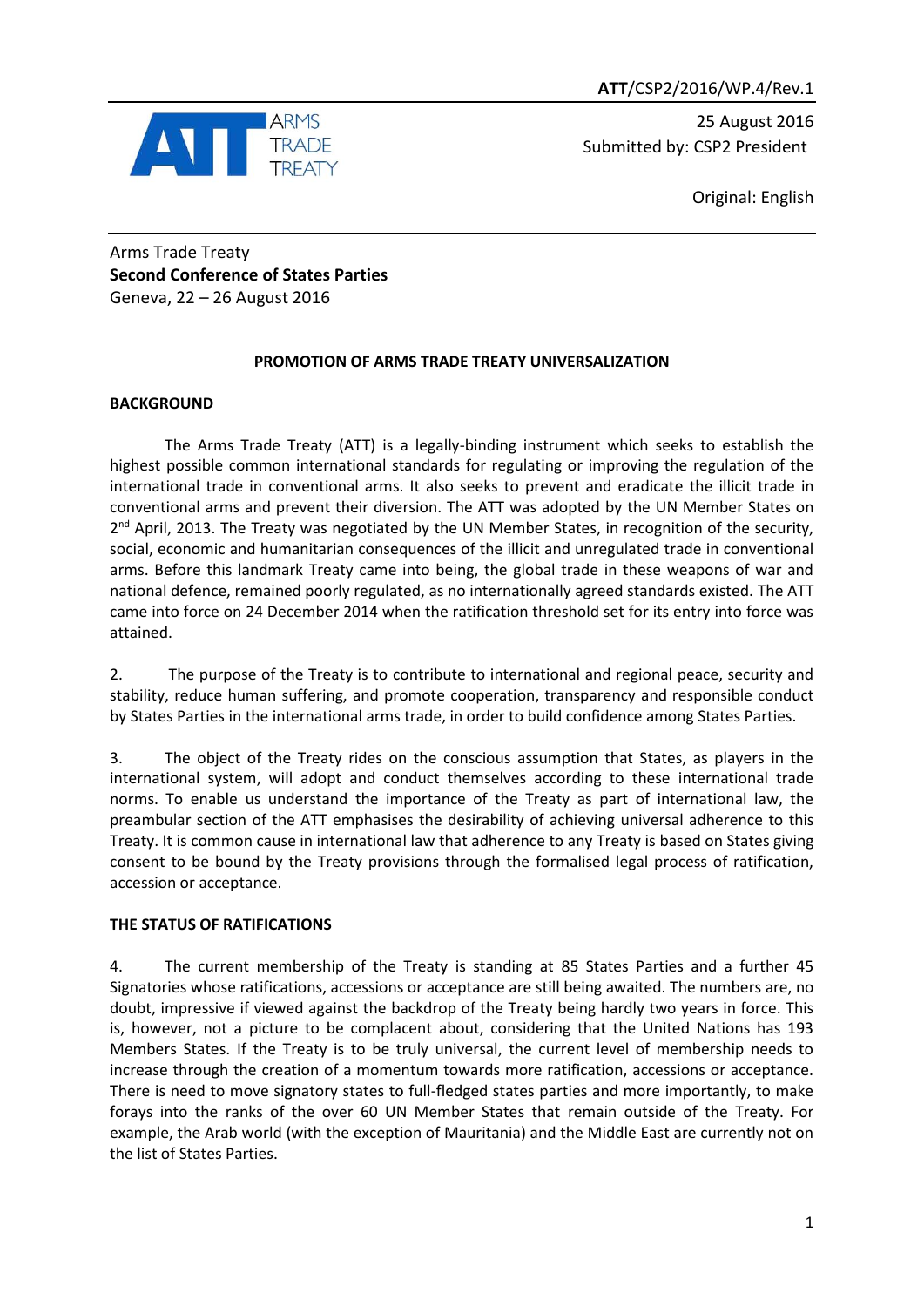5. As states may have different reasons for not coming on board the ATT, there is value in knowing why, so that remediation measures could be better tailored.

## **PROMOTING THE UNIVERSALITY OF THE TREATY**

6. Article 17 (4) of the Treaty outlines what Conferences of State Parties must consider at its formal sessions. Article 17(4) (b) specifically provides that the Conference of States Parties shall "*consider and adopt recommendations regarding the implementation and operation of this Treaty, in particular the promotion of its universality".* The Treaty, through its text, as quoted, identifies the promotion of Treaty universality as a critical element deserving of consideration by the Conference of States Parties. The question is not whether the promotion of the Treaty's universality should be discussed. The text of the Treaty answers that question in the affirmative. Rather, what should form part of the CSP2's discussion is how Treaty universality should be considered and what approaches would best yield the desired results. Although the notion of universalization is not defined in the text of the Treaty, it can be operationalized to mean ensuring that the Treaty's jurisdiction stretches, as far as possible, to all parts of the universe.

7. In the course of deliberating on how best to handle promotion of Treaty universalization at the Second Conference of States Parties (CSP2), there are factors to consider. These include, but are not limited to, the following:

- The recognition of the unique opportunity that CSP2 presents to States Parties to set the right tone for future CSPs' focus and discussion and keep that as consistent as possible to the Treaty directive contained in Article 17 (4).
- The appreciation of the Treaty maturity level to ensure that realistic expectations continue to be set for sessions of the CSP, through a careful determination of Treaty priorities. It needs to be recognised that the universality of an instrument like the ATT, cannot be achieved overnight, rather, it would evolve with time, depending on measures put in place to promote it.
- The determination of achievable and measurable interventions over a set period of time.

## **SUGGESTED APPROACHES**

8. Taking the foregoing into account, the following may be considered as interventions to promote the ATT universalization. These suggestions derive from consultations with a variety of stakeholders. To the extent possible, efforts have been made to represent these views in as complete a manner as possible.

- **Creating a Momentum Towards More Ratifications by Setting Ratification/Accession Targets:** The aim is to raise the number of Treaty ratifications from the current number of 85 to a higher number, over a two year period (2016 to 2018), by undertaking the following specific actions, among others:
	- $\triangleright$  Deliberate Treaty propagation and advocacy, to be anchored by States Parties, civil society and advocacy groups, with the aim of getting countries from different parts of the universe to subscribe to it, in order to give it the status of a universal instrument. Propagation and advocacy could be through multilateral as well as bilateral engagement.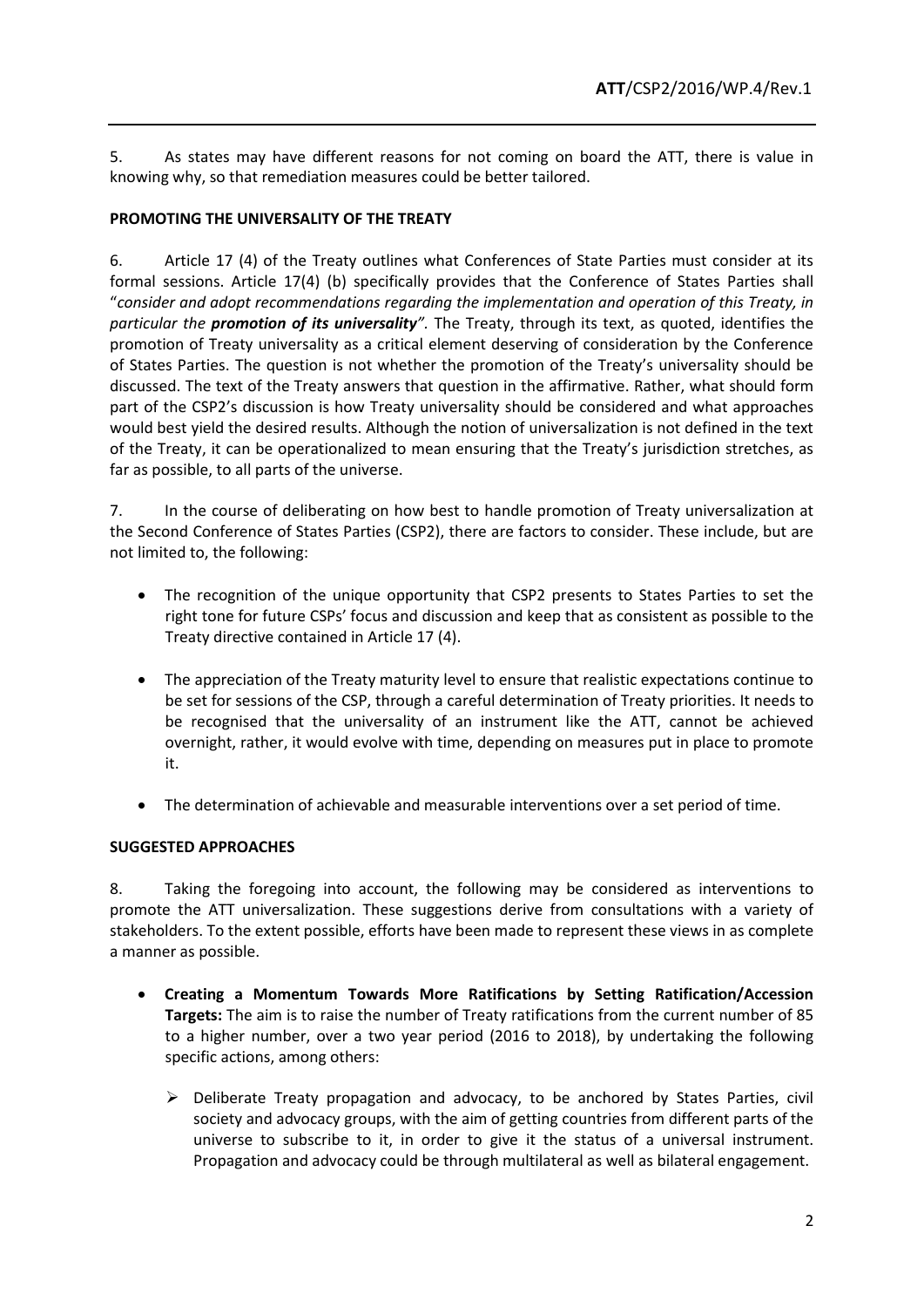- $\triangleright$  Partnering with UN agencies, civil society and friendly donor agencies to conduct outreach programs with signatory states with a view to identifying the impediments standing in the way of ratification and helping such states resolve identified impediments. Priority countries in this regard would be Signatory States.
- $\triangleright$  Encouraging non-states parties to attend conferences and meetings of the ATT by deliberately giving them exposure to such fora for the purpose of subtle sensitization.
- **Utilising every opportunity for High Level statements on the ATT:** A big challenge the process of universalization may face is the issue of political will of States to remain engaged on the ATT at high level, now that the initial high-profile phase of year one of the Treaty is over. States Parties should seek all opportunities to remind other States of the need to join the Treaty, by ensuring their leaders and Ministers make apt references to the ATT in international fora such as UN meetings, World Summits, Regional Conferences and key bilateral meetings. Keeping the profile of the ATT high on the political agenda will be the fastest route to universalization.
- **Establishing a working group on universalization:** The purpose of the working group is to lead the process of harmonising thoughts on the issue of universalization with a view to determining the best approach for taking the issue forward. The Working Group may include States, civil society and advocacy groups and meet to generate new ideas and strategies for advancing universalization. Target numbers could be an incentive to speed up the process, as was done by civil society during the campaign to reach the 50 ratifications needed for the Treaty to enter into force. In the work of the Working Group, it will be useful to share lessons learned from approaches to the subject, adopted by other Treaties and Conventions. A Draft Terms of Reference for the proposed working group on universalization is attached as an Annex to this paper.
- **Rotating the regional focus of universalization each year:** A different region could be prioritised each year for a particular focus on universalization, perhaps by using the region of the CSP President, if appropriate. It will be helpful, at some point, to come up in each target region, with a list of priority countries to be the focus of such universalization efforts. It will also be useful to identify countries that are influential in the target regions that could help spread the gospel of universalization to others in the region.
- **Making universalization materials easily available, and in multiple languages:** There is need to ensure that guides to ratifying and acceding to the ATT are clearly available on the ATT Secretariat website along with links to practical resources, such as those from the ICRC and civil society, as well as the UN. Consideration may be given to translations beyond the 6 UN languages where this may be helpful. However, there will be need to align the desire to promote universalization with the limited financial resources available to the Treaty. To save costs and also remove this potential mine field, countries that are native speakers of the languages of interest could be approached to assist with the required translations. With regard to easy availability of universalization materials, an additional suggestion is that the menu on the Treaty website may include a universalization tab, where users can click and access relevant materials, as well as see the current lists of States Parties and signatories.
- **Role of Regional Organizations:** The role of (sub-) regional actors/institutions and the benefits of a (sub-) regional approach should be recognised. Relevant regional bodies have been important actors right through the Treaty creation process (from pre-negotiation to Treaty adoption) and this should continue and be explicitly supported going forward into the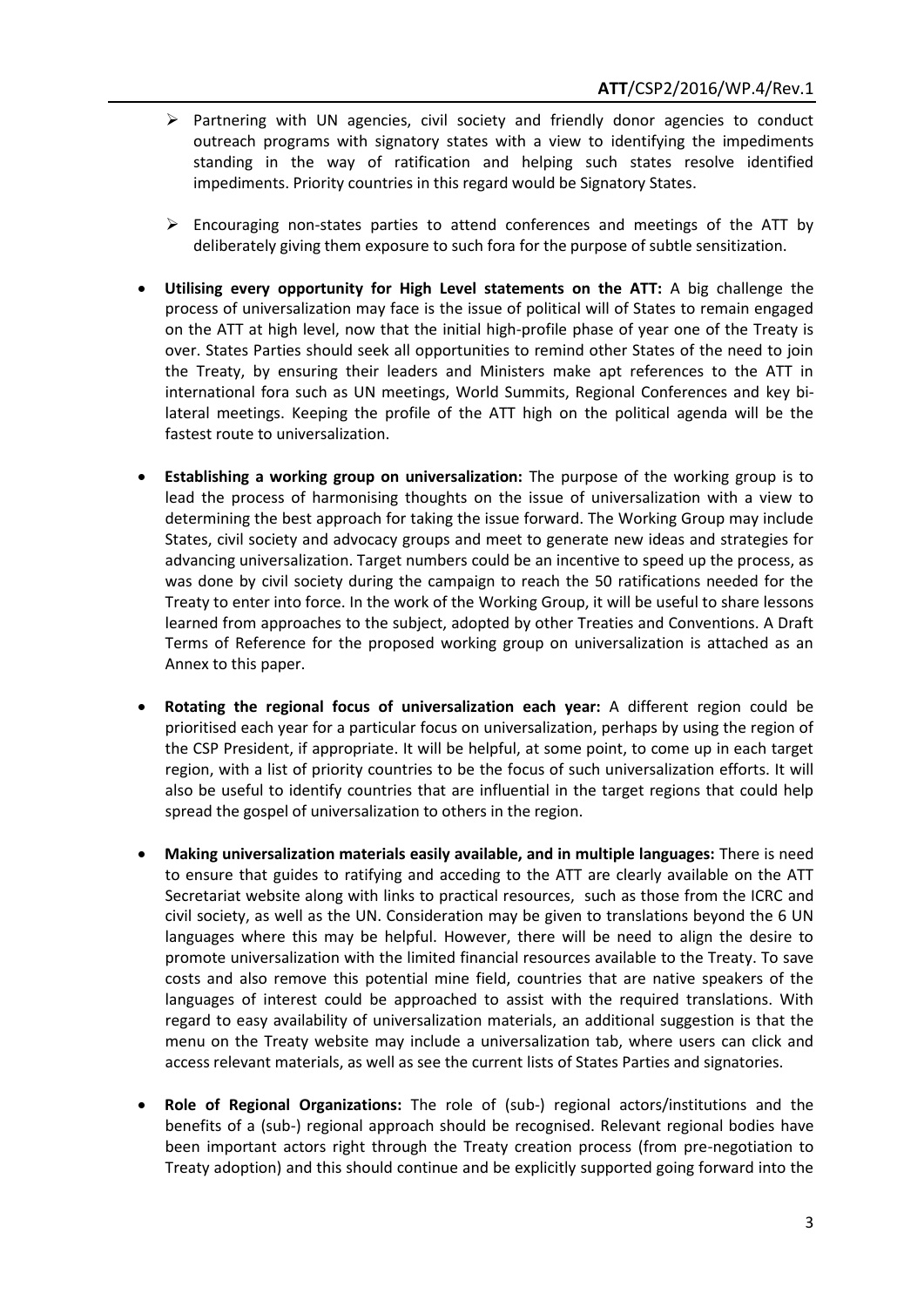phase of Implementation. Where feasible, synergies between these regional bodies and the CSP as well as the President of the Conference should be exploited. Regional organizations can advance the cause of universalization by helping to motivate internal actors, such as parliamentarians within target countries. In addition, the sharing of experiences by states is important and Regional Organizations can become veritable vehicles for such experiencesharing amongst countries within a given region.

- **Producing region-specific policy resources:** Each region has different challenges with regard to both the negative effects of the illicit arms trade and their universalization needs. Tailored resources, which focus on the precise nature of the challenges will be much more useful than generic ones. Examples: the model law that has been produced by New Zealand for Small Island States, and UNLIREC training materials that are tailored to the needs of Latin American countries**.**
- **Coordinating with Civil Society:** Civil society continues to be engaged on universalization. Civil society organisations continue to sustain targeted activities at national and regional levels in support of universalization, with the objective of providing high-quality, targeted advocacy and information sharing as well as public pressure to maintain political prioritization of the Treaty.
- Civil society can sustain its support for the process by collaborating and partnering with the ATT Secretariat to achieve the following, amongst others:
	- $\triangleright$  Providing technical expertise and advice to governments seeking to ratify or accede to the Treaty, including resource material, guides, toolkits and campaign materials to assist with advocating for signature and ratification.
	- $\triangleright$  Developing policy resources on specific arms-control areas, such as reducing diversion to terrorism, and linkages with other instruments.
	- $\triangleright$  Supporting and organising regional seminars or conferences for relevant officials, experts and NGOs focused on technical assistance and support for effective Treaty implementation.
	- $\triangleright$  Building the network of researchers and academics who can provide support to the Treaty's legislative and implementation processes.
	- $\triangleright$  Supporting awareness-raising activities to encourage the public to get more actively involved in calling for national accession and effective implementation.

### **THE CSP PRESIDENT, THE SECRETARIAT AND THE PROMOTION OF UNIVERSALIZATION**

9. The President of the Conference and the ATT Secretariat have very prominent roles to play in leading the process for Treaty universalization. Whether or not the roles and processes described in the foregoing narrative succeed, will largely depend on the vision and the degree of coordination applied by the President and the Secretariat to achieve connectivity with critical stakeholders. In this regard, a fully functional Secretariat will be a vital prerequisite, along with a stakeholder-friendly website which creates ease for information, knowledge and experience sharing and dissemination. While the role of the Secretariat in relation to Treaty universalization is important, the CSP President must take the driver´s seat.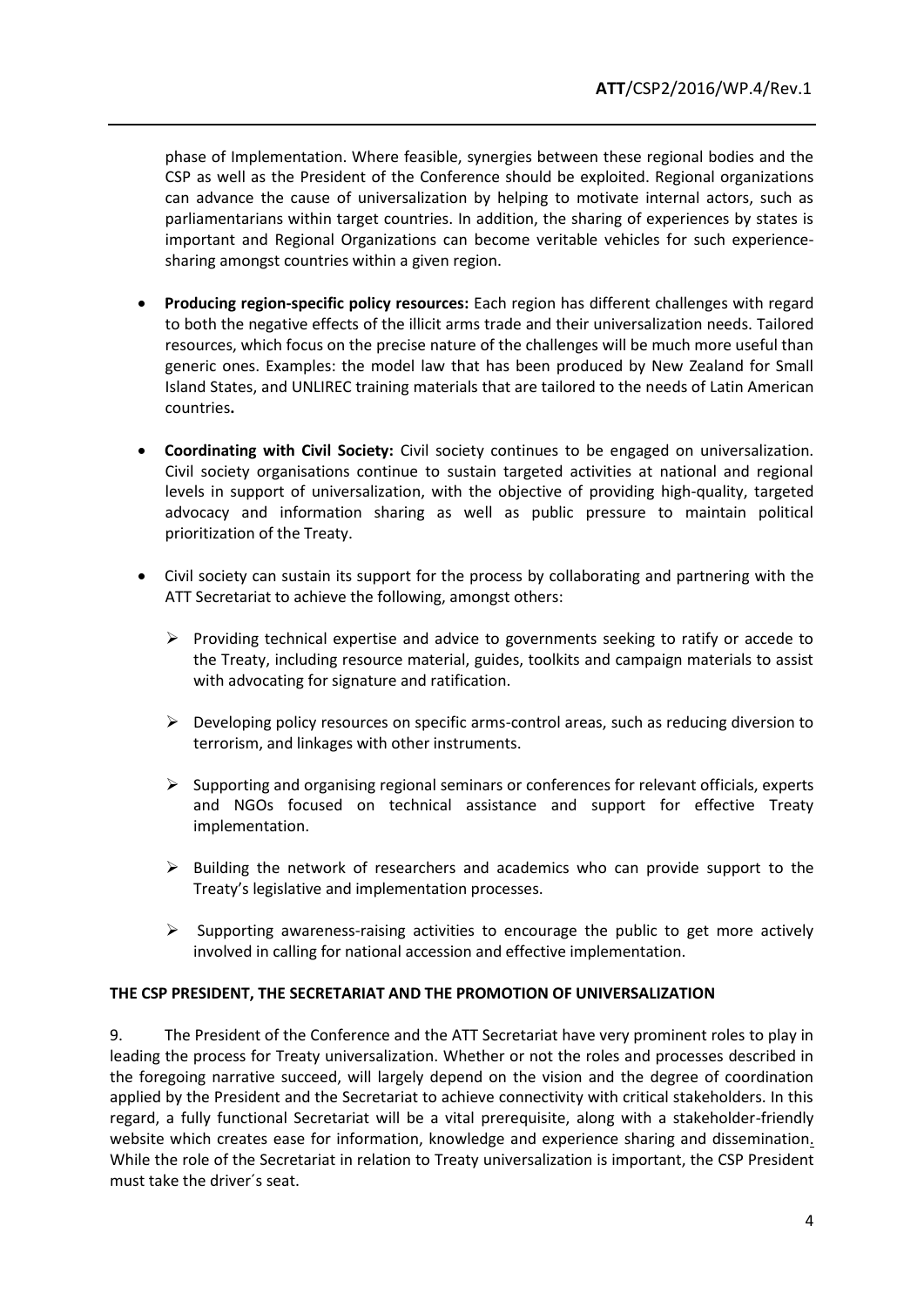## **UTILISING THE VOLUNTARY TRUST FUND TO PROMOTE TREATY IMPLEMENTATION**

10. Treaty Implementation and Universalization will inevitably meet at some point, as effective implementation becomes an indispensable element in the effort to promote universalization. The ATT envisages that some states may require support and assistance to implement some of its provisions. Consequently, the Treaty makes provision for the establishment of a Voluntary Trust Fund (VTF) for this purpose. An effective VTF carries the prospect of supporting states lacking resources to overcome financial challenges standing in the way of their Treaty ratification and implementation. This way the number of ATT States Parties will grow. It is therefore important that VTF, as a support mechanism be configured in a manner to meet varying aspirations of stakeholders.

## **CONCLUSION**

11. Effective Treaty Implementation will promote the universality of the ATT. It would seem that a number of States are still sitting on the fence, waiting to see how the implementation and effectiveness of the ATT are going to pan out. An ATT, the implementation of which, is able to make a telling and fulfilling impact in resolving the myriad of problems posed by the poorly regulated trade in conventional arms, will itself become an incentive to encourage those yet sitting on the fence, to become States Parties.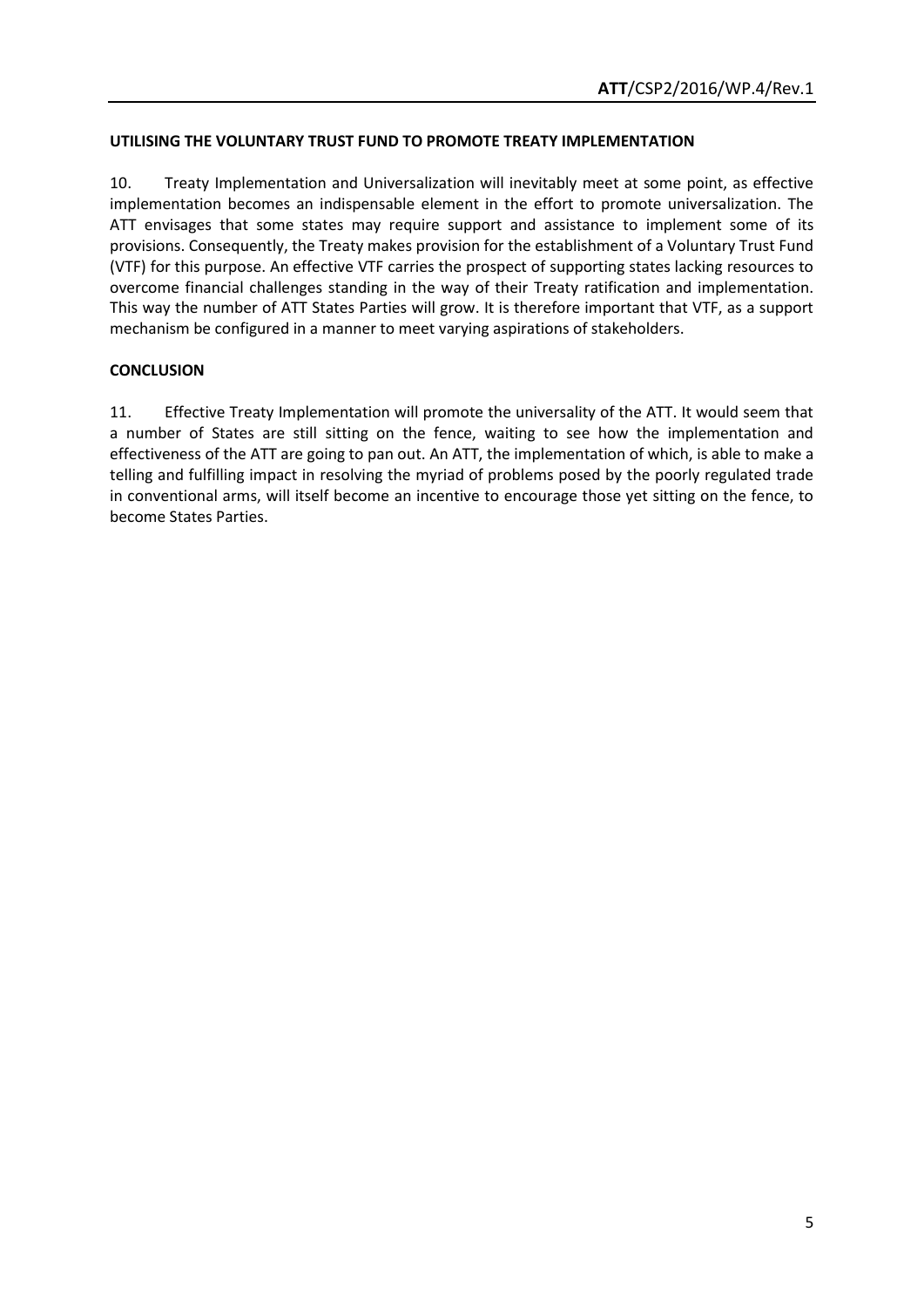#### **ANNEX**

#### **PROPOSAL FOR**

#### **TERMS OF REFERENCE FOR THE INFORMAL WORKING GROUP ON TREATY UNIVERSALIZATION**

- 1. On 18 May 2016 during the final CSP2 informal preparatory meeting, a paper on Treaty universalization was presented and the meeting agreed that the paper forms a good basis for future Treaty universalization discussions. The paper presented suggestions on how Treaty universalization could be carried forward. In order to create a platform for all stakeholders to generate and share ideas on Treaty universalization, the establishment of an informal working group was proposed.
- 2. Rule 42.2 of the ATT Rules of Procedure provides that ``the Conference shall determine the matters to be considered by each subsidiary body, including its mandate, officers, composition, size, duration and budgetary issues and may authorise the President to make appropriate adjustments in the allocation of work``. In line with these procedural requirements, the following terms of reference are proposed for the Informal Working Group on Treaty universalization.

#### **Mandate**

3. The Informal Working Group shall generate and share views and implementation measures on Treaty universalization and where appropriate, place in context vital lessons from other Treaties and Conventions.

### **Composition and Membership**

4. The Informal Working Group shall be open to participation by States Parties, Signatory States and Observer States whilst ensuring an appropriate geographical diversity, as well as by representatives of civil society and other advocacy groups, and be under the chairmanship of the President of the Third Conference of States Parties.

### **Working Method**

- 5. The Informal Working Group shall operate in accordance with the ATT Rules of Procedures with particular reference to Rule 42 and 43.
- 6. The Informal Working Group shall hold its meetings on the back of major events in Geneva for cost saving purposes and for ensuring maximum participation.
- 7. Information exchange amongst participants shall be processed through the ATT Secretariat which shall provide administrative support to the Informal Working Group.
- 8. The working language of the Informal Working Group shall be English.

#### **Budgetary Implications**

9. Direct meetings costs, such as for conference, technical support and documentation shall be covered by the budget of the Third Conference of States Parties. Indirect meeting costs, such as travel and accommodation, shall be borne by participants.